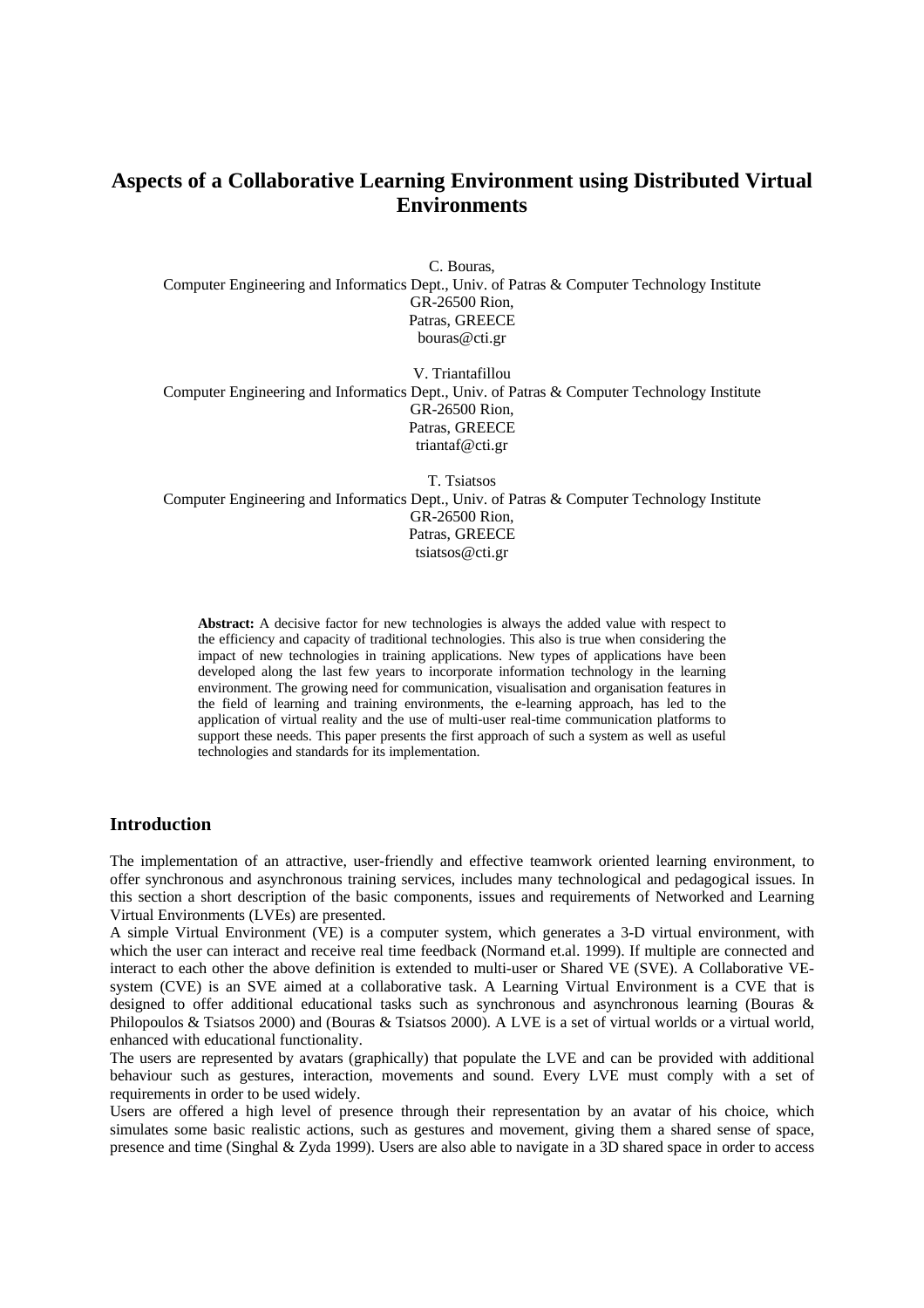the content provided, to examine their knowledge, to interact with each other, to exercise their skills and to receive the information provided. Furthermore the user is informed for the presence of other users (avatars), of their arrival in the LVE and their leave.

A LVE must also provide their users with many types of interaction in order to enhance the development of users as autonomous active learners both in the immediate learning context and in the longer term. Two types of interaction is defined in a LVE:

- Multi-modal user-to-user interaction: chat, voice communication and gestures. This type of interaction is supported by manipulation of shared 3D objects. Real time applications such as audio communication, application sharing and whiteboard functionality are important features.
- User-system interaction, which is based on navigational aid and commands that the system provides to the user for a specific function as well as the manipulation of 3D objects. Furthermore, the users must be able to insert and change objects in the 3D world, sharing these activities with the other users. This type of interaction offers the user the capability to customise the total design and outlook of the VEs according to the needs of their specific themes. Therefore the user-system type of interaction satisfies the need for customisation.

Although immersive applications are more effective in the use of VR technology, the main feature of educational VR applications is the interactivity and not the immersion (Youngblut 1998, Sutherland 1968). Moreover, a VR application, which is designed for educational use should be suitable for widespread use and mature in the part of the technology. Considering these requirements, immersive VR technology is not mature and it is expensive. On the other hand desktop VR is more suitable for widespread use regarding the hardware and software requirements (Youngblut 1998).

A LVE must be scalable to a large number of users in order to support large virtual educational communities. This set of users can be divided in each virtual world that is a part of a virtual educational community, which is able to support a maximum number of simultaneous users. The LVE must be able to integrate any digital material into the platform.

Two other features of the LVEs are consistency and coherence. Consistency is realised by distributing and synchronising user input as well as user independent behaviour in order to achieve the impression of a single shared world. Coherence is used with the sense of a uniform structure of the provided services, concerning mainly the functional and operational characteristics rather than its visual representation in the VEs.

Except the advanced features that a LVE must support, it should also be able to run under a variety of hardware and software platforms, support different formats/protocols and provide adequate security mechanisms. The system must offer an easy and complete administration mechanism allowing easy management of training material and users.

The remainder of this paper is structured as follows. In the next section we describe a European project in the area of the collaborative learning environments for distance education and our vision for its implementation. We then present a review of tools, technologies and standards, which are useful for the implementation of such a project. Finally we present some concluding remarks.

# **Intelligent Distributed Virtual Training Environment project**

INVITE (Intelligent Distributed Virtual Training Environment) [1] is a project in the framework of the Information Society Technology (IST) Programme of the European Commission. It started in February 2000, and it will run for almost 3 years.

The main aim of the project is to build a platform for synchronous tele-learning which can be interfaced with standardised content management and/or instructional management systems. In order to reach this aim the following objectives have been set:

- Identification of the relevant cognitive and social processes in collaborative learning situation and extraction of those factors into user requirements.
- Development of an integrated system based on distributed virtual environment technologies, including intelligent agents' real-time translation facilities, realistic avatar representation and enhanced interactivity of avatars.
- Evaluation of the prototype within different learning contexts.

 $[1]$ [1] INVITE: Intelligent Distributed Virtual Training Environment project, IST Programme,. http://invite.fh-joanneum.at/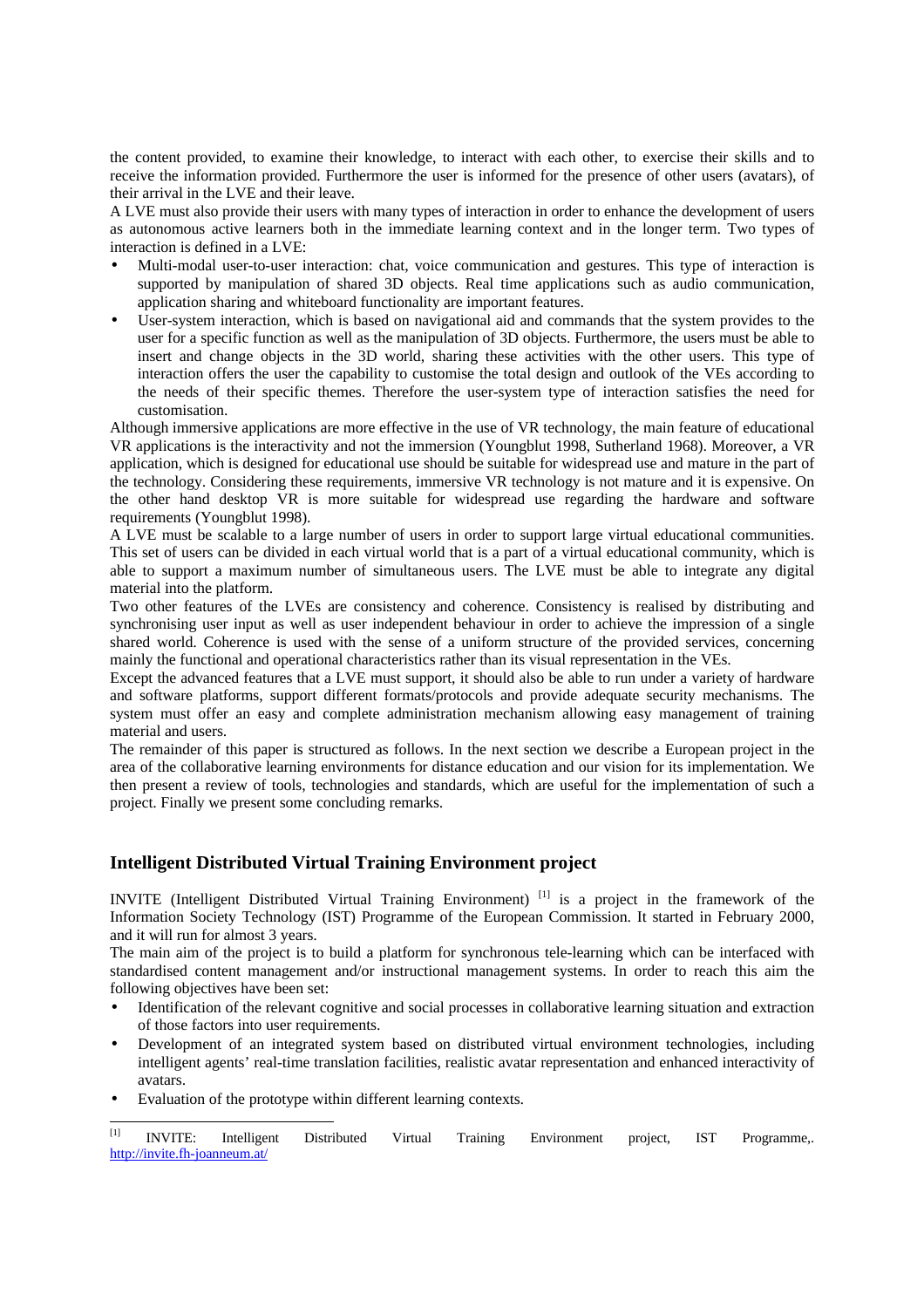Research results on social learning processes within virtual environments.

INVITE provides the user with VR experience so it will be built over a 3D VRML multi-user environment with smooth movements, extensive textures, 3D icons for manipulation and interaction within the environment and stereoscopic visualisation options. A virtual model will be used for the construction of the worlds. The user interface will be enhanced through the integration of 2D video and 3D worlds.

Full body-photo realistic avatars will be used for representing the user since they seem to be more effective when used in a collaborative environment offering gestures like waving, nodding, bowing, disagreeing etc. The possibility for using talking avatars (text-to-speech lip synchronisation, driven in real-time from voice) with movement capabilities and voice driven emotions will be investigated during the project.

In order to offer asynchronous learning services INVITE will integrate available asynchronous learning systems and support audio/video streaming of available content. Additionally, in order to manage the documents and other educational material a document repository will be implemented, to facilitate data visualisation and implementation of structured search engines. A common habit in training sessions is that all participants take notes on paper copies of the training material and usually the trainer presents his material in slides and allows access to it.

User interaction will be realised by voice/text chat, and online translation. Users will be supported through the application of intelligent knowledge based agents thus providing tools for personalised searching and facilitate the organisation of background information. In (Fig. 1) the main components of a virtual collaborative learning environment are presented (Triantafillou & Tsiatsos 2000).



**Figure 1: Basic Components of Virtual Collaborative Learning environment**

## **Technologies**

The range of technologies available for developing collaborative virtual learning environments is more varied than ever. The exchange and presentation of web based material, 3D content and the transmission of audio/video streams, of high quality, are now supported by a variety of technologies and tools. Integrated platforms consisting of a server for the virtual environment and a client for the presentation of the 3D graphics are now available. Efficient user-system interaction is supported by a variety of intelligent agents. On-line translation tools for text communication and text-to-speech translation allow multilingual user interaction.

VRML97 (Virtual Reality Modelling Language) and X3D (Extensible 3D) will be used for handling multimedia, 3D objects and shared virtual worlds over the Internet due to their platform independence and their capability to allow scripts to be embedded adding more functionality in the 3D scene. External user and 3D-scene interaction will be supported by VRML-EAI (External Authoring Interface).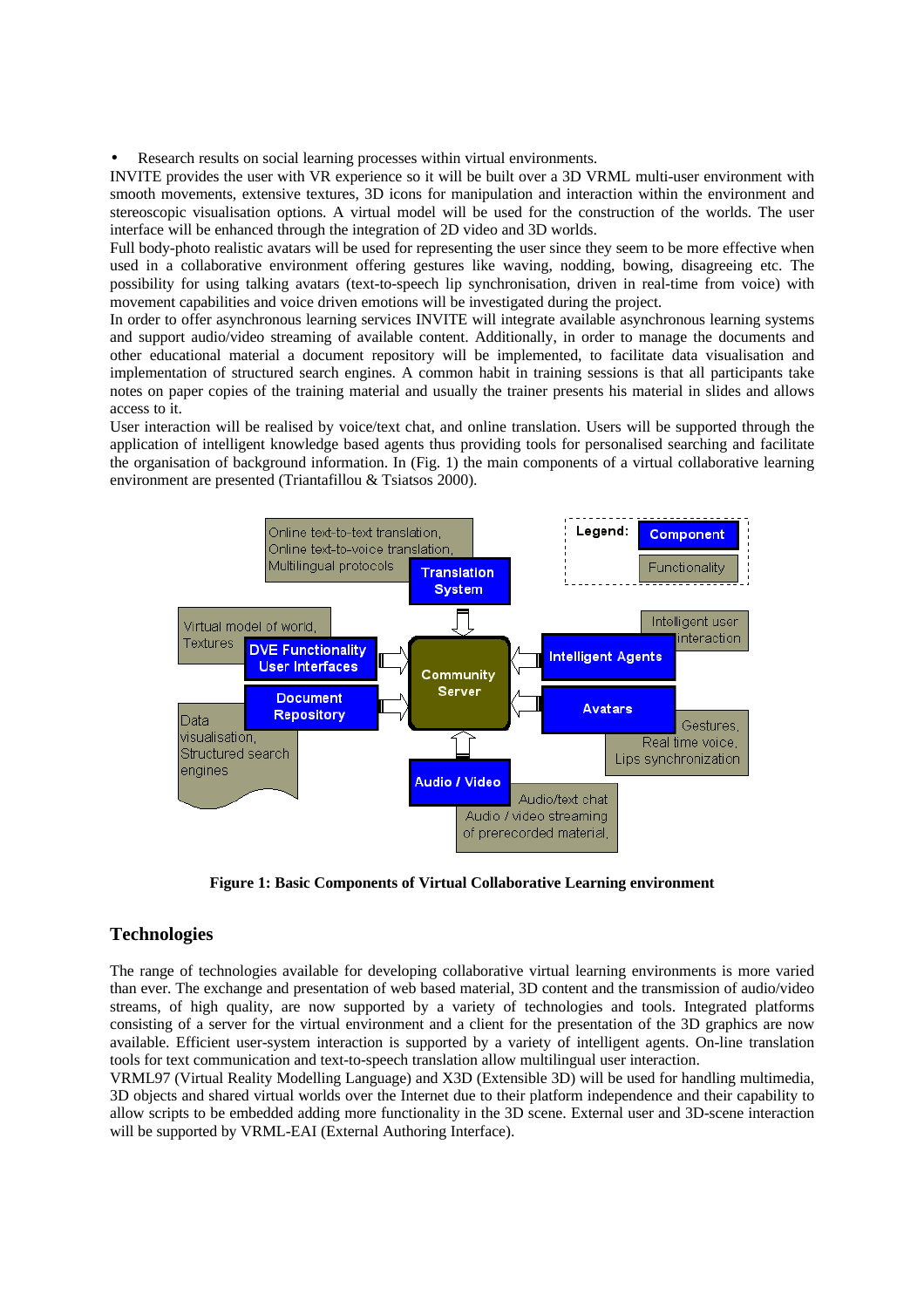In order to ensure maximum performance a commercial platform must be used. Such a platform should be open, allowing easy integration with other platforms and technologies, mature (since the whole project will be based on the platform), offer full support of VRML and other relevant technologies (HTML, Java) and run on a variety of systems/servers without major modifications to the code. The most promising platform seems to be the blaxxun Community Platform that complies with main features such as: full compatibility with VRML, audio/visual interaction, chat facilities, Java, JavaScript and EAI, 3D rendering and SDK support.

Rapid prototype development of the virtual environments can be supported by Parallel Graphics' ISB and ISA which seem to be the most suitable application tools to be used since they support the VRML 97 standard. X3D-Edit can be used as a graphics file editor for editing, authoring and validation of X3D files. AvatarMe' s technology (AvatarBooth) will be used for the capturing and creation of photo-realistic avatars.

Educational material (except documents) involves pre-recorded audio and video (streaming media). Most of the tools that facilitate real time support and electronic conferencing can be used to support communication between participants in a learning session thus covering the user demand for additional synchronous learning support. Microsoft Exchange 2000 Conferencing Server and Meeting Point since are open, offer a variety of features, conform to conferencing standards and can run over various platforms. OnLive platform supports only audio conferencing but its client can be used as plug-in in a web page. RealNetworks solution can facilitate prerecorded streaming multimedia delivery and synchronisation.

User-system interaction in computer based learning systems is provided through intelligent agents (Fabri et. al. 1999). In INVITE a set of functions, like avatar and object handling, mobile communication interaction and collaboration will be programmed through intelligent agents. Also agents can be reminders, guides, guards and translators of the users. The use of declarative language implementations provide more advantages than procedural ones and for that reason the tool to be used should support KQML (Knowledge Query and Manipulation Language) for communication between the different agents. Java based tools (JAFMAS, IBM Aglets and AgentBuilder) have an advantage over other tools since they have the ability to run over different platforms.

HTML and XML will be used for their capability to facilitate efficient document exchange over the Web. XML offers more capabilities than HTML and can be used to provide metadata and various types of data on the Web. An efficient database management system will be used in INVITE to manage documents, user profiles and educational material. Since one of the main objectives of INVITE is to provide a tool that can run over a number of different platforms this consideration limits our choices concerning the DBMS to be used in INVITE. Oracle' s solution runs under different platforms and provides a number of important features like security, XML support, capabilities for producing dynamic XML or HTML documents from SQL queries over the Internet.

On of the most attractive functionality, which must be provided, is the capability for multilingual text communication and text-to-speech translation. In order to provide such functionality the system will interact with text-to-text and text-to-speech engines. The most advanced text-to-speech translation tool seems to be Speech Cube with the capability of running under different platforms allowing a wide variety of languages but the actual choice of the tool to be applied will depend on its openness and the cost. The most common used system for textto-text translation is SYSTRAN, which also can run under a variety of platforms and translate from and to a number of several languages. Linguatec offers a flexible solution for text-to-text translation that can be used over the Web.

# **Standards**

The efficient integration of systems relies on the application of world wide accepted standards. A number of organisations (public, private) are active in this field of technical standards like sub committees of the Joint Technical Committee of ISO (SC24, SC29, SC34), IETF WebDAV group, and the World Wide Web Consortium (W3C). In learning technology, interoperability standards and models for learning systems specific recommendations have been suggested the last few years and a number of committees and projects have worked towards that direction (IEEE LTSC LOM, CEN/ISSS, CENELEC, ETSI, PROMETEUS).

XML is will be used to facilitate the efficient document exchange over the Web and XSL will support the creation of virtual XML documents and the presentation of these documents of different media types. The distribution of interactive multimedia/hypermedia applications in client/server architecture across different platforms of different types and media will be based on MPEG 7 standard. MPEG-7 will be used to describe the various types of multimedia information and their relationships using a description language.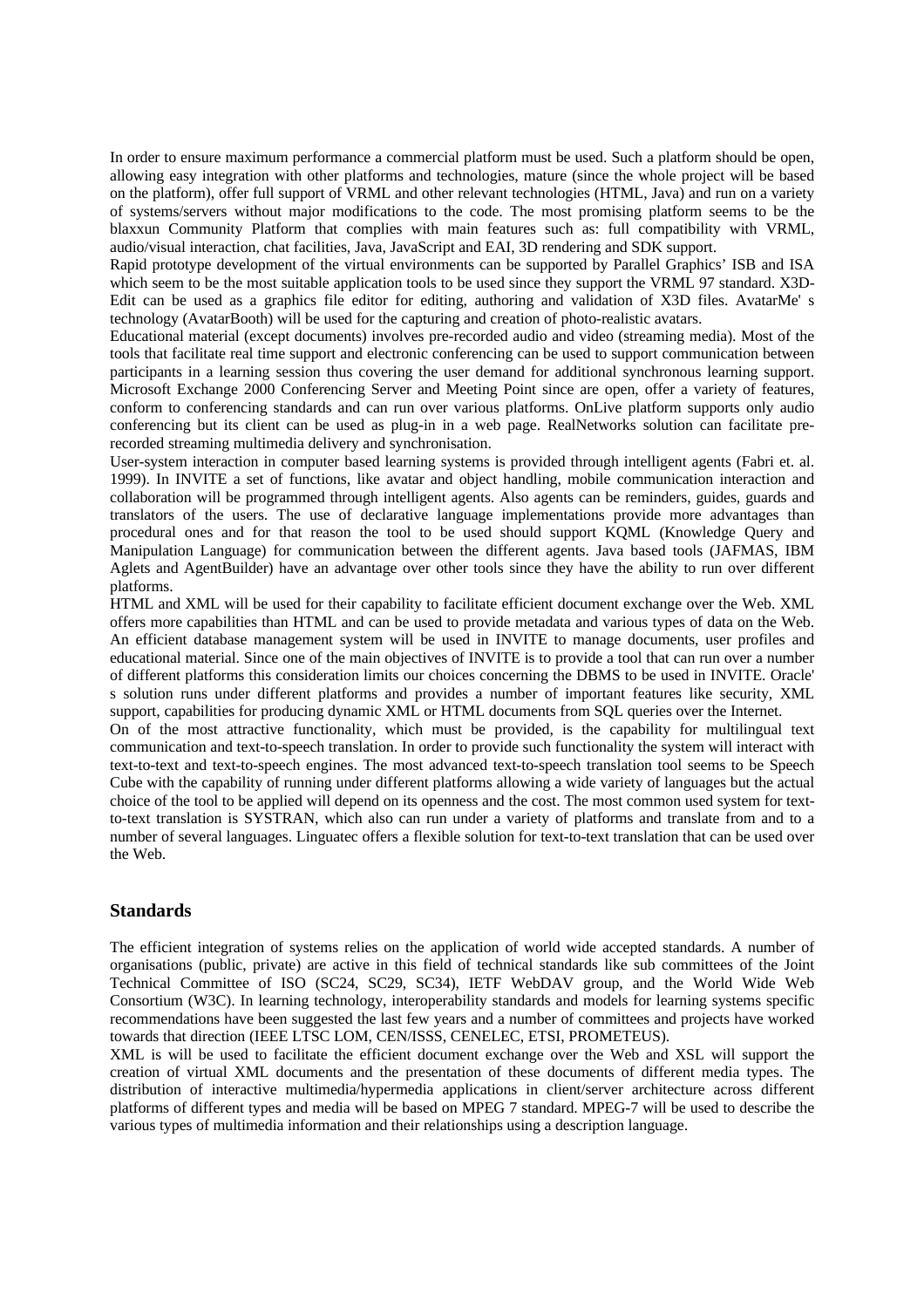Information retrieval will be based on the application of Metadata to identify features shared by different documents. Metadata for learning material have also been specified such as: LOM, Dublin Core and ARIADNE. The approach of XMI, which specifies an open interchange model, will support the ability to exchange programming data between tools, applications and repositories. Learning technology standards will be used for the organisation and presentation of the learning material as well as a basis for the user interaction specifications. In this context the IMS specifications defined for easy discovering of data, data sharing over different platforms, operating systems and tools and ensure reusability will be considered.

User-system interaction will be based on the use of intelligent agents. KQML supports the communication between the different agents and the implementation of the performatives defined by KQML. KIF (Knowledge Interchange Format) (Ginsberg 1991) supports the interchange of knowledge among disparate programs.

User-to-user interaction in a LVE will be mainly supported by avatars and chat communication. The integration of avatars in VE will take into account the specifications for a standard humanoid (H-anim Group). In case these capabilities are not available electronic conferencing can be used. ITU's T120 and H.323 will be used for audio, video and data conferencing over the Internet.

Asynchronous learning services to the users will be supported by the delivery of pre-recorded educational material (audio & video) through the application of real time protocols. (RSVP, RTP RTSP).

The core module in INVITE is the virtual environment since it provides the main functionality and all modules will use this environment to interact through it. VRML standards for incorporating MPEG-4 technologies (face and body animation, streamed video and audio etc.) and the recommendations for SQL database access in VRML will be considered in the development practice of the project.

Communication between the different components of INVITE will lie on the protocols which support client, server, multicast streaming and network capabilities (VRTP) (Brutzman et. al. 1997), real time interaction (ISTP) (Waters et. al. 1997), and multi-user participation in virtual worlds (VIP).

Text-to-text and text-to-speech translation standards are set up for lexical resources and language engineering. In INVITE guidelines from currently advancing initiatives (e.g ISLE and XLT) which produce standards in the areas of multilingual lexicons, natural interaction, multi-modality, interchange of data among lexical resources from various translation systems will be used.

| <b>Components</b>                   | <b>Technologies, Tools</b>                                   | <b>Standards, Protocols,</b><br><b>Specifications</b>                        |
|-------------------------------------|--------------------------------------------------------------|------------------------------------------------------------------------------|
| Avatars                             | Avatar Studio, Spazz 3D, ICA,<br>Avatarme's AvatarBooth      | H-anim                                                                       |
| Real time Audio/Video conferencing  | Microsoft Exchange 200<br>Conferencing Server, MeetingPoint  | H.323, T.120                                                                 |
| Streaming Video                     | RealNetworks solution                                        | RTP, RTCP, RSVP, RTSP, MPEG                                                  |
| <b>Document Repository</b>          | XML, MPEG 7, medatada, Oracle 8i                             | LOM, Dublin Core, XML, XMI,<br>ARIADNE specifications, IMS<br>specifications |
| DVE functionality - User Interfaces | ISB, ISA, Java, VRML                                         | VRML 97, VRML-EAI, VRML-<br>MPEG4, X3D                                       |
| <b>Intelligent Agents</b>           | JAFMAS, IBM Aglets,<br>AgentBuilder                          | KQML, KIF, OMG and FIPA<br>specifications                                    |
| Translation system                  | SYSTRAN, Linguatec's Personal<br>Translator 2000, SpeechCube | ISLE, XLT                                                                    |
| 3D Community                        | blaxxun community server                                     | VRML97, Java, EAI, X3D                                                       |

Tab. 1 summarises the components of an LVE, useful technologies and tools for its implementation, as well as standards, protocols and specifications to ensure openness and interoperability.

**Table 1: Components of a LVE, useful technologies, tools and standards**

#### **Conclusion**

INVITE aims at the development of a collaborative learning environment for distance education (reflecting real life collaboration) using distributed virtual environments. INVITE fills in a gap, concerning Networked Virtual